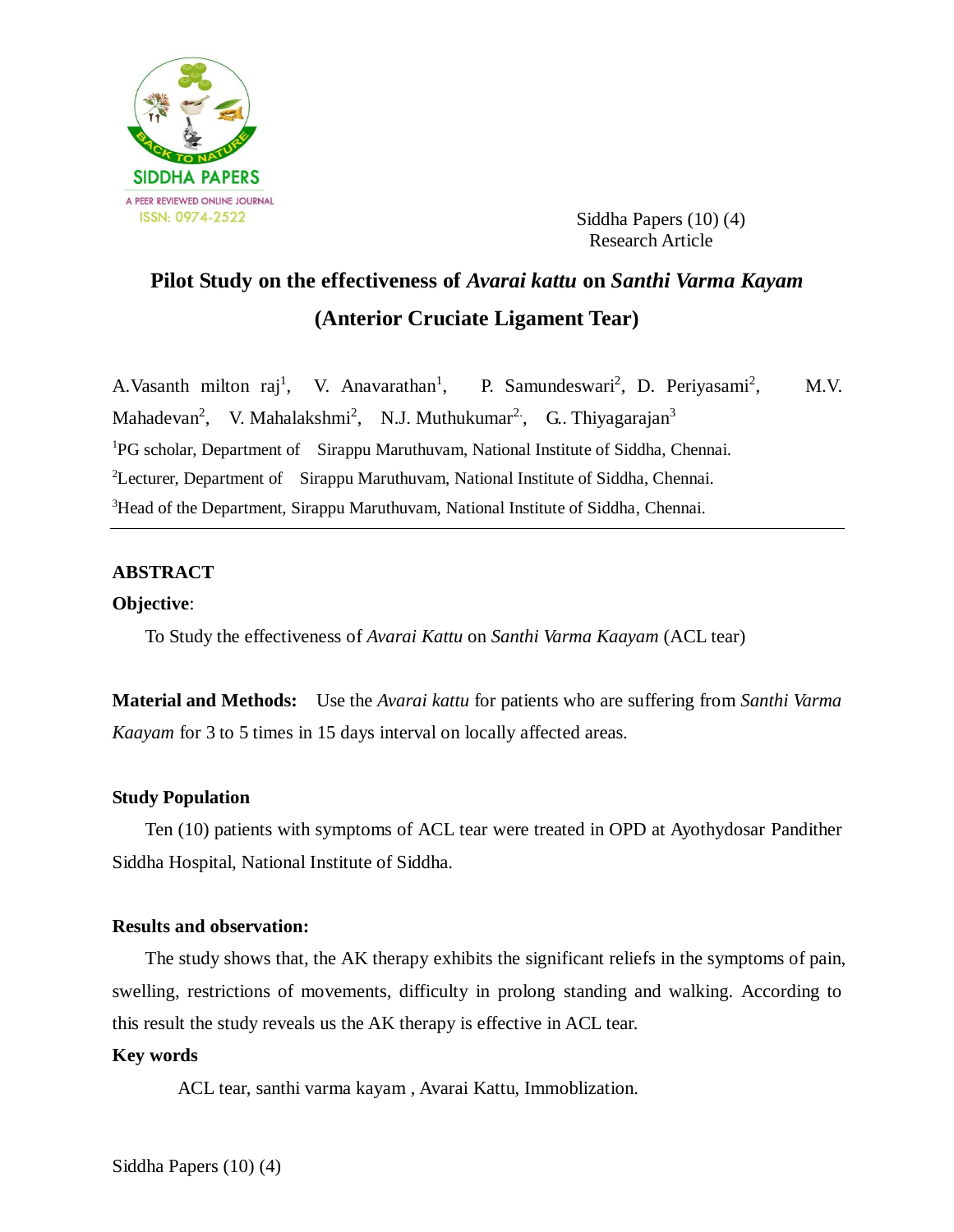## **INTRODUCTION**

Siddha system of Medicine otherwise called Dravidian system of Medicine. It is one of the oldest traditional Health-care Science which is relevant to Indian sub-continent especially Southern region. These sciences not only deal with medication and treatment but also it covers all the aspects of the social well being, and well concreted in the fundamental Basics of Nature and Spirituality. Out of the various Branches of the Siddha Medicine the *Sirappu maruthuvam* stand, unique because of its wide application zones and specialty practices, which no other system of Medicine possesses. *Sirappu maruthuvam* mainly consist the external therapy, which include *Varma* therapy and Orthopedic Surgical methods. The Orthopedic Surgical methods comprise *Thokkanam, Kattu, Kalimpu, Seelai, Attai vidal, Kompukattal, Murichal, Kudori* and etc.

*Kattu* means leaves or bark of specific herb part is powdered finely, either grinds or boiled with suitable media including *kaadi* (vinegar) or prescribed juices and applied locally in the affected parts and tightly bandaged. This method is practiced commonly in conditions of *odivu murivu* (fracture & cracks), *moottu vilagal* (dislocations & subluxation ), *varma kayam* (ligaments injury), *veekkam* (swelling with pain), *kaduvan* (amyloidosis), *anda vatham* (hydrocele) and *araiaappu* (lymphadenopathies). *Kattu* may comparing with present conventional methods like plaster of paris and this procedure is much easy to adopt with a faster recovery rate.

The human physical body comprises many joints, which extents small to large in nature for the purpose of fine to vast movements. Some joints is very important for weight bearing and locomotion. A joint encompasses bony parts, ligaments, tendons and synovial membranes and fluids. The knee joint is an imperative for weight bearing and locomotion and also take the necessary parts in sports activity.

In the knee joint the Anterior Cruciate Ligament (ACL), is an important ligament located inside the lower leg upon the thigh bone. It may damaged or tear due to hyper-extension or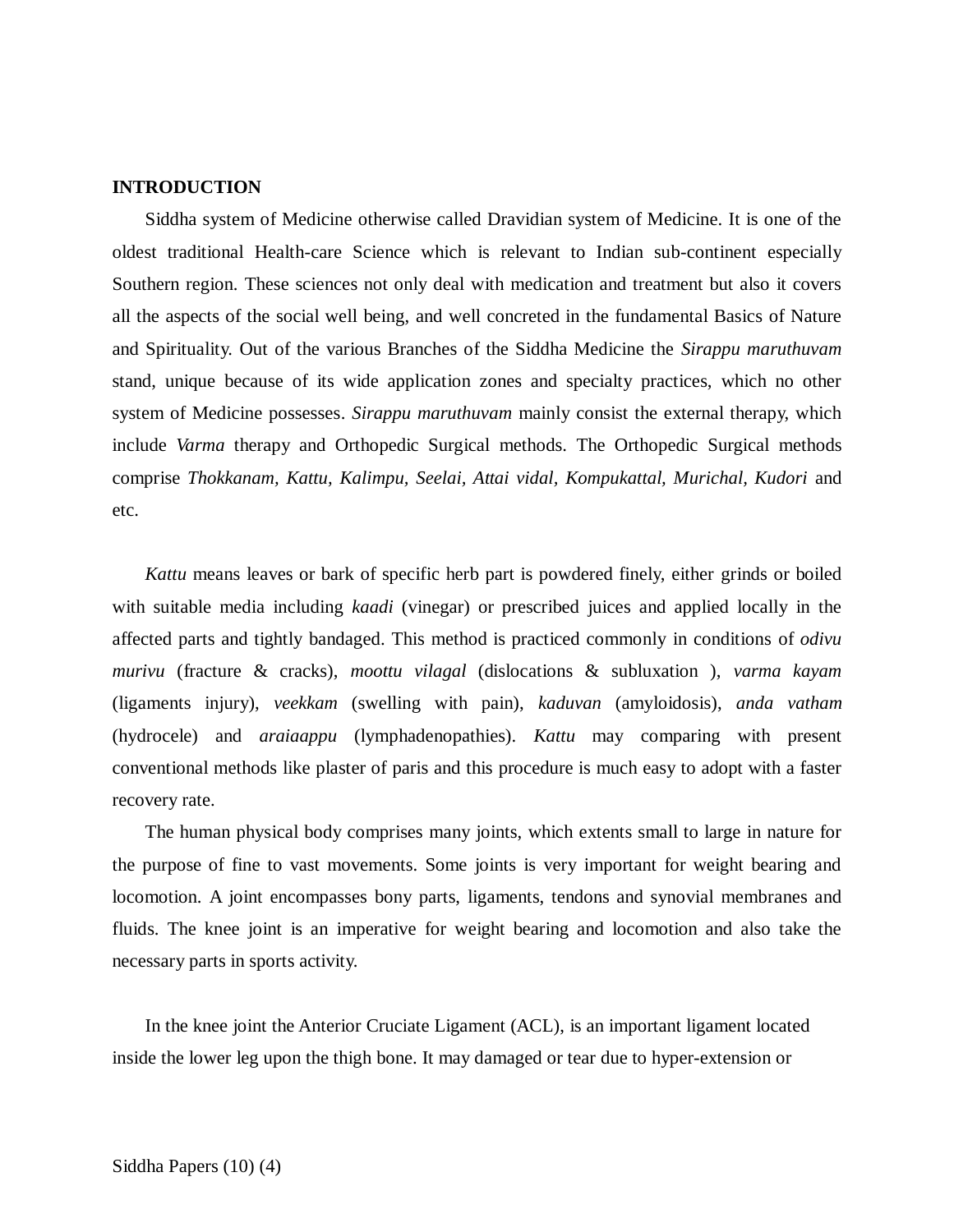twisting or forceful direct expose of thrashing which may common in sport activities and road traffic accidents.

This medical system classify the diseases as totally 4448 and which include 32 types of internal medicine and 32 types of external medicines, to treat the above mentioned 4448 diseases. This system of medicine has been divided into three major groups *Vinnavar Maruthuvam, Makkal Maruthuvam and Asura Maruthuvam*. Siddha medicine has recognized Surgery as one of its branches and it includes within the *Asura Maruththuvam.* Within the *Asura Maruththuvam, Kattu* is one of important part for treat specially the fracture, dislocation and ligament injuries. Kattu means tight bandaging on the affected parts with use the pastes of any leave or bark. In *Avarai Kattu* (AK), *Avarai* and black gram powders are mixed with egg white to make paste. Paste applied on affected area and bandaged. It may compare to plaster of paris in Allopathic Medicine.

In human being, the physical body consists of many joints for the purpose of movements. It varied from minor to major joints for the actions of minute to vast movements. Within these joints the knee joint is most important joint. It has the major role for weight bearing, locomotion and sports activities. The [Anterior Cruciate Ligament \(](https://en.wikipedia.org/wiki/Anterior_cruciate_ligament)ACL) is an important, internal stabilizer of the knee joint, restraining [hyper-extension.](https://en.wikipedia.org/wiki/Anatomical_terms_of_motion#Flexion_and_extension) It may injured when its bio-mechanical limits are exceeded (over stretched), often with a hyper-extension mechanism. Formerly, this occurred most often in a sports activities and road traffic accidents, when other structures were frequently involved. It may be correlated with *Santhi Varma Kaayam***.** *Santhi Varmam* located both sides of the pettala. It may injured to elicit the symptoms like ACL tear.

**Symptoms of ACL tear:** At the time of injury by hearing or feeling a snap or pop in their knee. Pain or tenderness along with swelling in knee joint, feeling of instability followed by a lack of full range of motion at the knee joint.

In current situation, the treatment is immobilization and surgery. ACL injuries frequently affects the young, active individuals, and females are at a reported two to ten - fold greater risk than males playing the same sports.

ACL tear, has been described in our classical Siddha text in the term of *Santhi Varma Kayam*.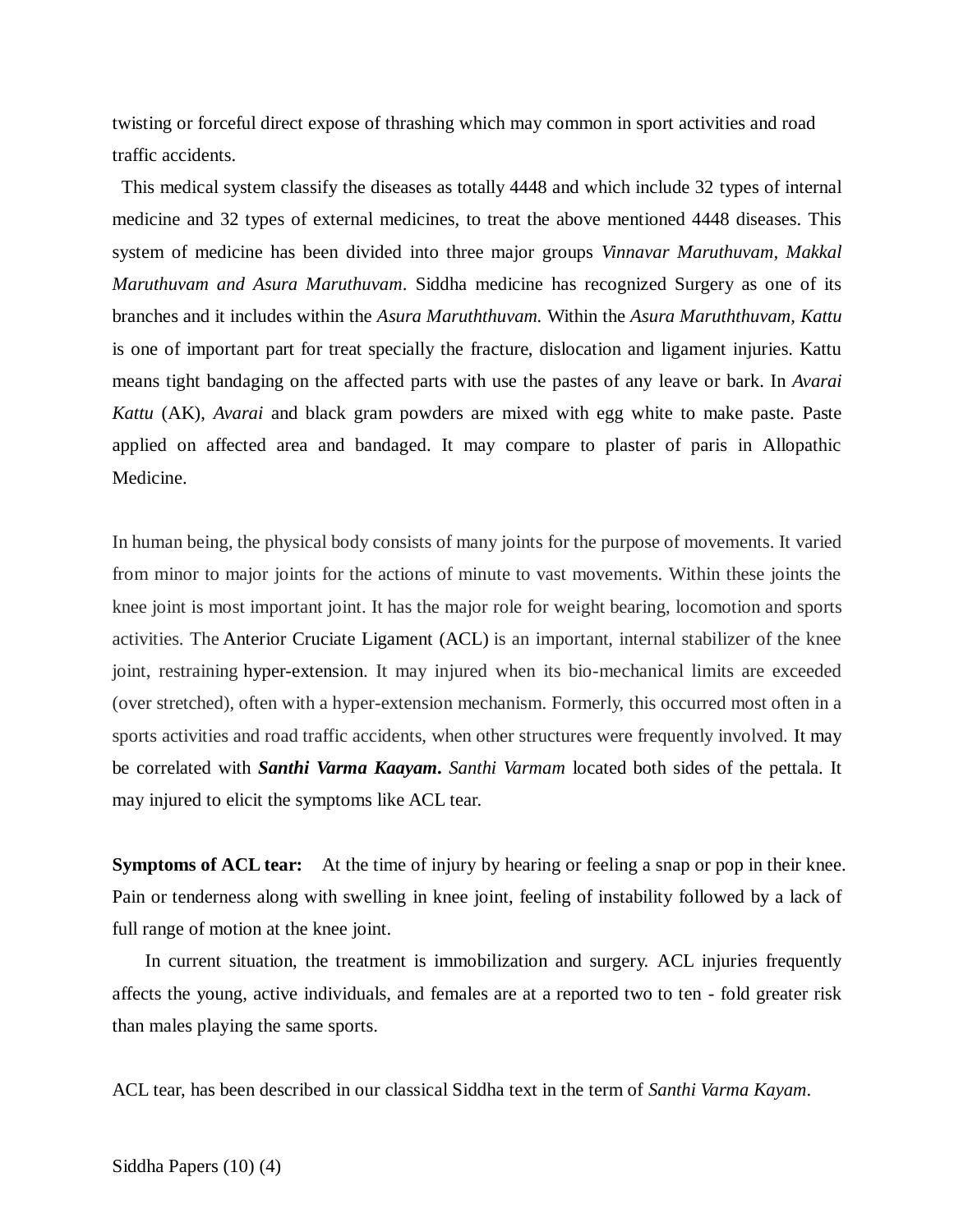#### *SANTHI VARMAM(SANNI VARMAM):*

 *" Thaanendra muttin iru pakkathtiru sannivarmam Thatidikal kondaal kaalthalarnth thidum Vaanendra tharippudanae ulaichcha lundaam Valamaana mukottu thadavathirnthu pokum Naanendra iththalaththil murivu kondal Naazhigaithan mondraemukaa lukkulsanni undaam Anendra mayakkamundam anjeni thilam Arunthiyae murivennai murivil podae."*

*(Varma Nithanam-500)*

According to the text of *Varma Nithanam-500,* the above stanza describes the condition of *Santhi Varma Kayam*. It elucidates the characterized features are pain, swelling, difficulty and discomfort in walking.

## **OBJECTIVE**

To study the effectiveness of external therapy of *Avarai Kattu* in the condition of knee injury associated with *Santhi Varma Kaayam* (ACL tear).

#### **Secondary objective:**

To document and correlate the literary reference as said in the Siddha texts in relation to the topic of study.

## **MATERIALS AND METHODS**

Ten (10) patients with knee injury (partial ACL tear) is selected from the Out Patients Department (OPD) at Ayothidasar pandither Hospital, National Institute of Siddha, Department of *Sirappu Maruthuvam*. Standard knee joint examination protocol is followed to selection of patients along with the investigation tool like MRI for conform the diagnosis.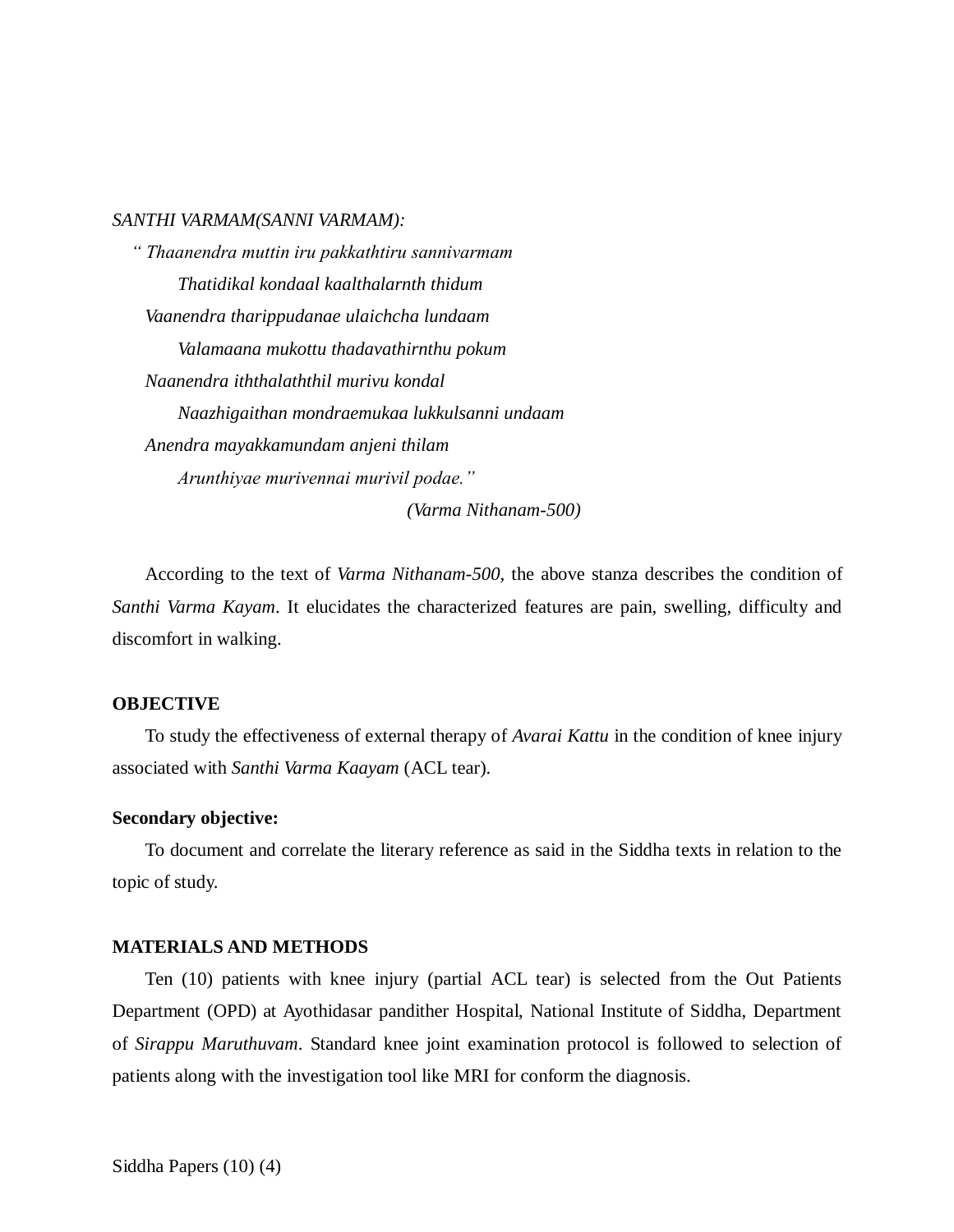# **CRITERIA**

#### **Inclusion Criteria:**

- ACL injury occurred while playing sports activity or twisted joint
- Normal contra-lateral knee status
- Both sex male and female
- Age group between 20 50 years old

# **Exclusion Criteria:**

Underlying inflammatory diseases (i.e. Rheumatoid Arthritis, Psoriatic Arthritis, Gouty

# Arthritis

and etc.)

- As been diagnosed with hepatitis B or Tuberculosis.
- Currently suffering with infective diseases including skin infection.
- Fracture in relation to knee joints.
- Diabetic mellitus patients

# **Method of preparation of Avarai kattu**

# Ingredients:

| 1) Avarai ilai powder (Cassia auriculata) | - 10gm                 |
|-------------------------------------------|------------------------|
| 2) Ullunthu powder (Vigna mungo)          | $-40$ gms              |
| 3) Egg white                              | - Quantity sufficient. |

#### **Method of preparation**

Cleaned the *Avarai* leaves well, than dried in shade and powdered finely, and separately prepare the *Ulunthu* powder like prepared of *Avarai* powder, thereafter stored in separate clean containers.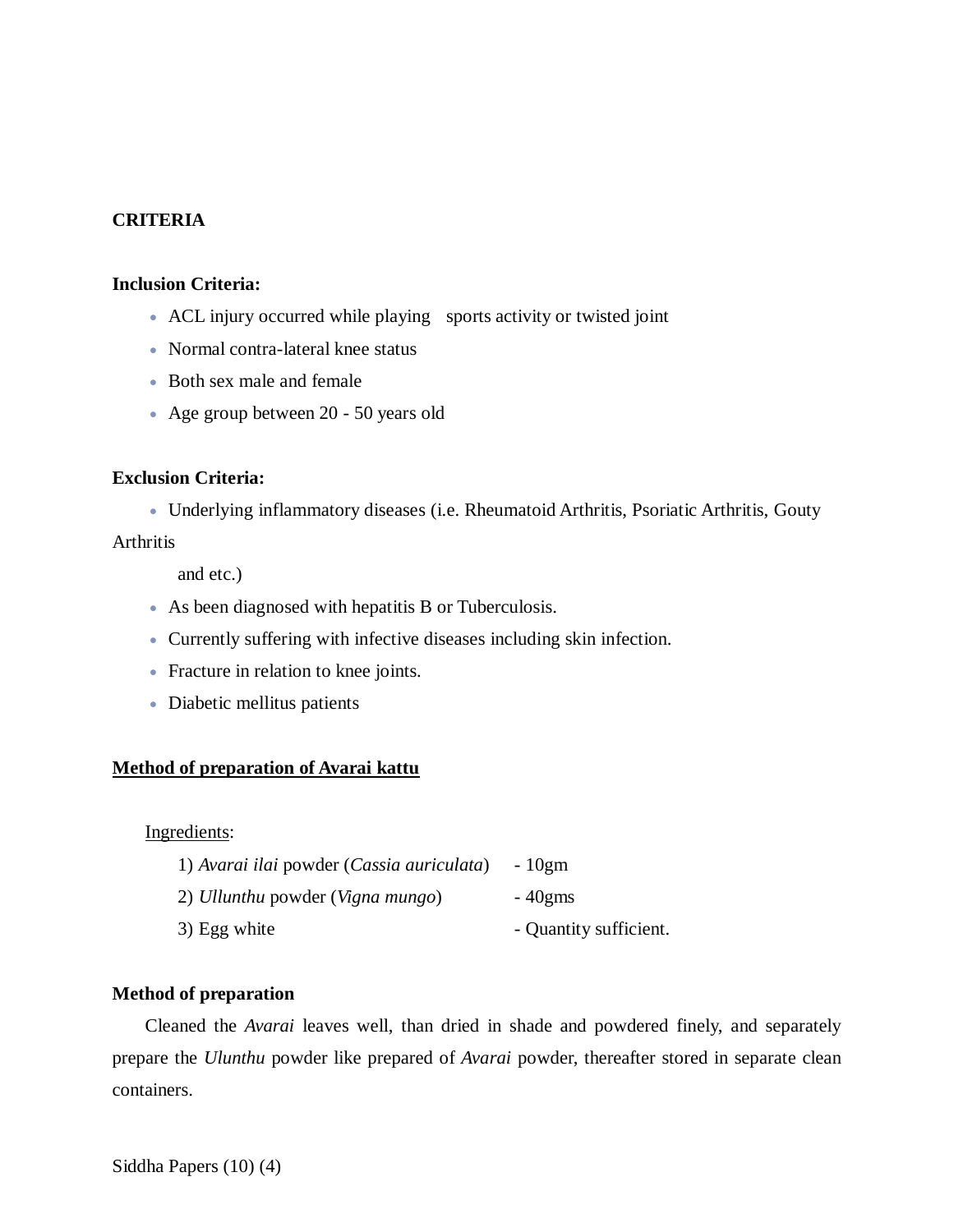## **Treatment plan**

At the time of the usage, mix the above powders in 1:4 ratio in respect of *Avarai* powder and *Ulunthu* powder with quantity sufficient of egg white and make it as a paste like consistency, then locally applied in the affected area of the knee joint and bandaged (standard bandage roll 10cm X 300cm) firmly to Immobilization for the period of 15 days. The same procedure is repeated depends upon the condition up to [three (03) to six (06) times] depends upon condition is improved.

Note:

- 1) The patient is advised for take proper rest
- 2) Avoid the contamination of water on the bandaged area.

## **Clinical assessment**

1. Standard knee joint examination (pivot shift test, anterior drawer test, lachman test) along with measurement had been advocated to clinically rule out the condition.

2. Modern diagnostic parameters like MRI in knee joint (grade II tear) for conforming the diagnosis

3. Clinical assessment with the Implemented standard questionnaire for found the outcome.

[Ref: Knee injury and Osteoarthritis Outcome score (KOOS score) before and after the treatment for documentation of study]

# **Clinical assessment criteria:**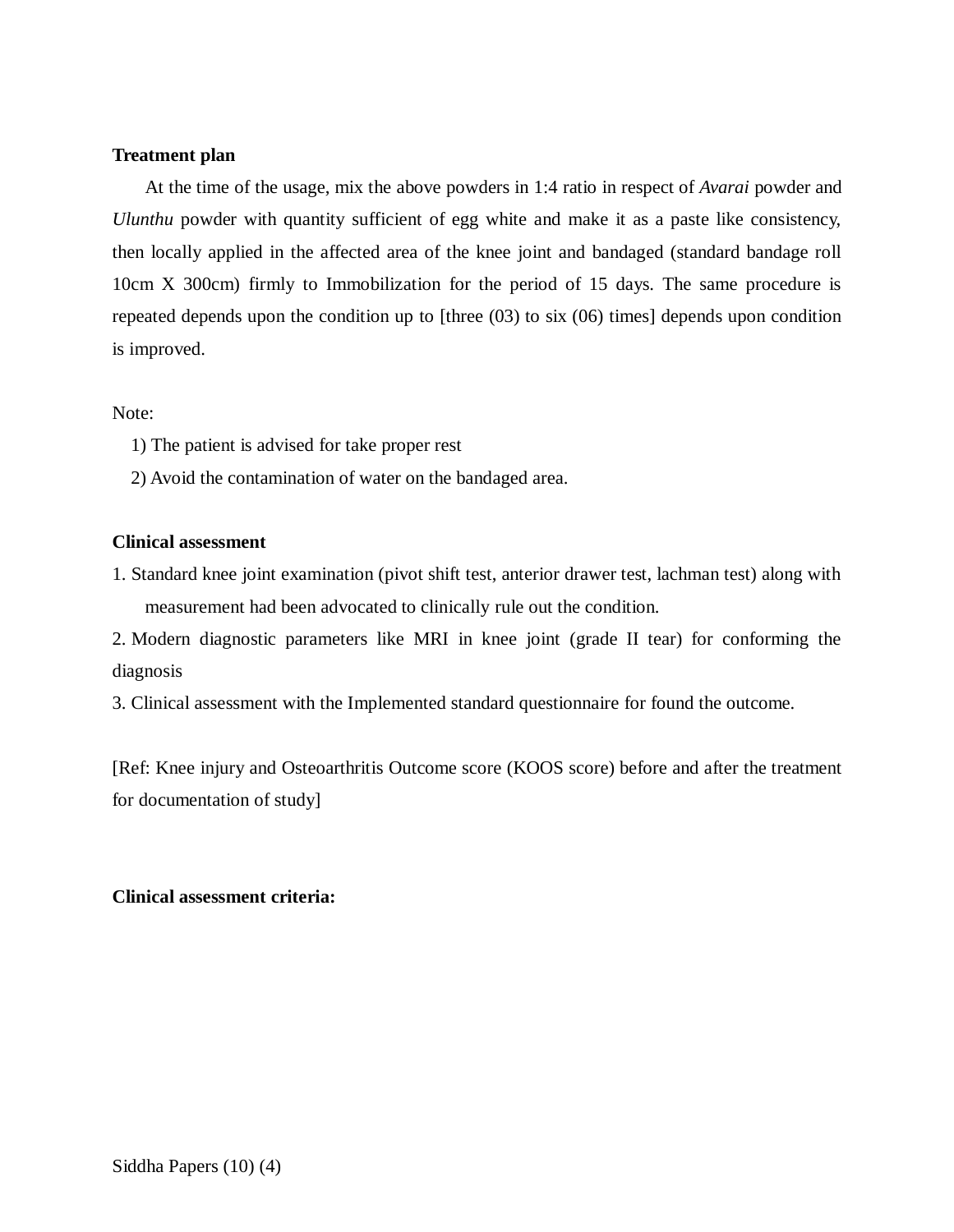| S. No | IP. No | Age/ | Testing criteria                                                                    | Scores before | Scores after | Percentage of |
|-------|--------|------|-------------------------------------------------------------------------------------|---------------|--------------|---------------|
|       |        | Sex  | (KOOS score)                                                                        | therapy       | therapy      | Improvements  |
| 01)   | F83235 | 23/F | Pain, symptoms,<br>Activities of daily<br>living, sports and<br>recreation function | 149           | 16           | 79%           |
| 02)   | G04258 | 45/M | Pain, symptoms,<br>Activities of daily<br>living, sports and<br>recreation function | 158           | 49           | 64%           |
| 03)   | G08467 | 35/F | Pain, symptoms,<br>Activities of daily<br>living, sports and<br>recreation function | 153           | 38           | 68%           |
| (04)  | G16147 | 20/M | Pain, symptoms,<br>Activities of daily<br>living, sports and<br>recreation function | 151           | 22           | 77%           |
| 05)   | G12456 | 27/M | Pain, symptoms,<br>Activities of daily<br>living, sports and<br>recreation function | 142           | 15           | 76%           |
| (06)  | G09115 | 48/F | Pain, symptoms,<br>Activities of daily<br>living, sports and<br>recreation function | 138           | 33           | 62%           |
| 07)   | F78884 | 38/M | Pain, symptoms,<br>Activities of daily<br>living, sports and<br>recreation function | 146           | 33           | 67%           |
| (08)  | G35693 | 26/F | Pain, symptoms,<br>Activities of daily<br>living, sports and<br>recreation function | 162           | 75           | 51%           |
| (09)  | C79276 | 36/F | Pain, symptoms,<br>Activities of daily<br>living, sports and<br>recreation function | 142           | 45           | 57%           |
| 10)   | E39364 | 29/F | Pain, symptoms,<br>Activities of daily<br>living, sports and<br>recreation function | 153           | 60           | 53%           |